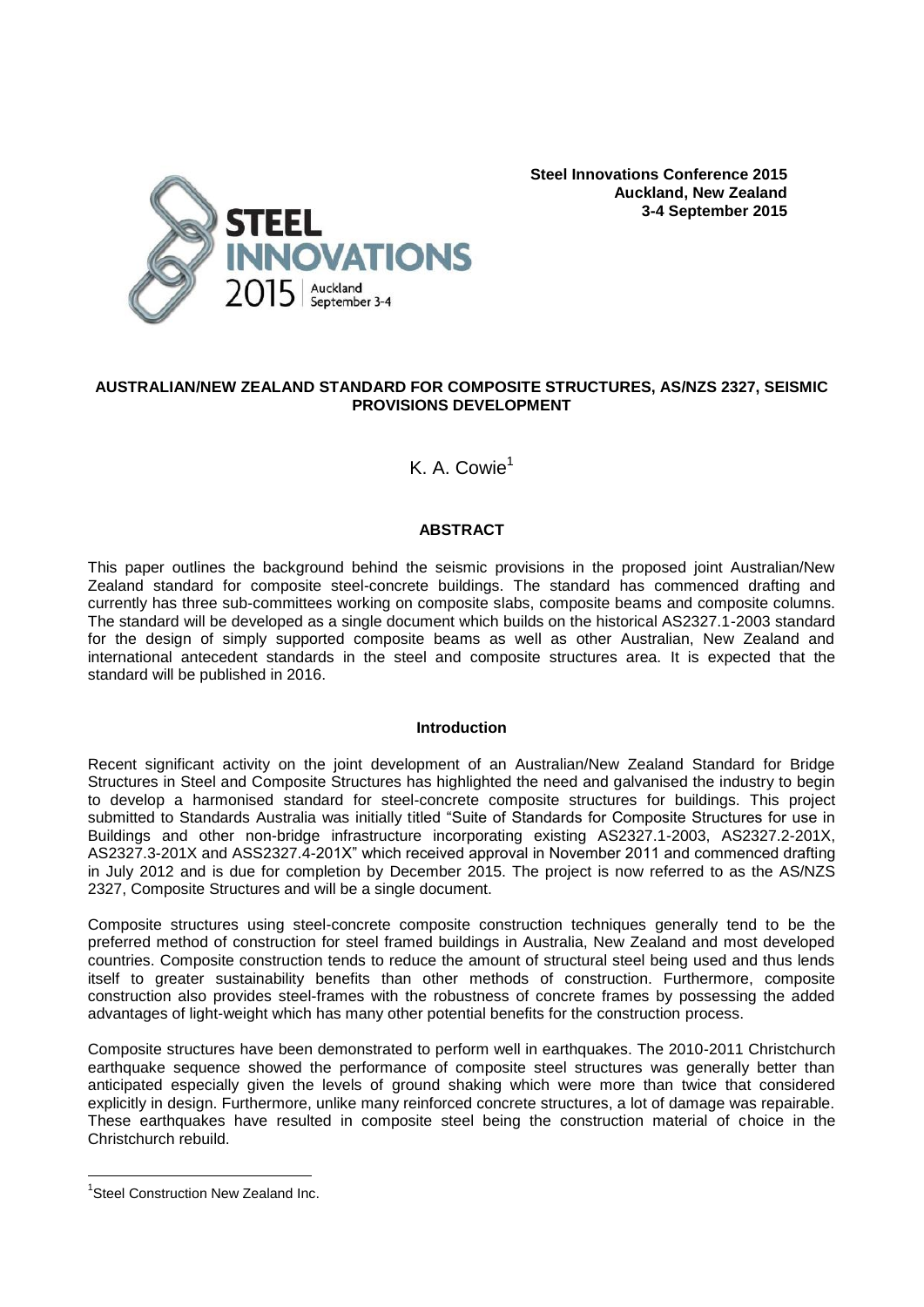Currently in Australia, the design of composite structures for buildings is covered in a piecemeal fashion by three standards AS2327.1-2003, AS3600-2009 and AS4100-2012 (Standards Australia 2003, 2009 and 2012) and in New Zealand by NZS 3404, (Standards New Zealand, 2007). The development of AS/NZS 2327 will improve harmonisation, will allow innovative aspects of composite construction and design to be incorporated in one standard and will also allow state of the art international research to be incorporated into a single document.

AS/NZS 2327 includes specific requirements for composite structures designed for seismic. The background behind the seismic provisions is outlined in this paper

# **Current Composite Structures Seismic Requirements**

The current seismic requirements for composite structures are significantly different in Australia and New Zealand. This is a reflection in the level of seismic activity in each country. New Zealand has a much higher level of seismic activity. While New Zealand and Australia share the same Loadings Standard, the seismic loadings are separate and are a different approach.

## **Current New Zealand Requirements**

In New Zealand a composite structure must be designed to possess an appropriate level of ductility as well as satisfying the required level of earthquake loading provisions of NZS 1170.5 (SNZ, 2004). Sufficiently ductility is provided through designing the seismic resisting elements according to NZS 3404 (SNZ, 2007).

NZS 3404 broadly speaking incorporates the provisions for bare steel member design from AS4100:1990 Steel Structures Standard and has additional provisions for seismic and composite design. There is a section in NZS 3404 on seismic design (section 12) and a section on design of composite members and structures (section 13). For design of composite structures subject to earthquake loads or effects, the design engineer must ensure that relevant performance and prescriptive criteria from both the seismic and composite sections are complied with.

## **Current Australian Requirements**

In Australia a composite structure is typically designed to the earthquake loading provisions of AS 1170.4. AS 1170.4 requires structures designed for high level of ductility,  $\mu > 3$ , to be designed in accordance with NZS 1170.5. The design of composite structures for buildings is covered in a piecemeal fashion by three standards AS2327.1-2003, AS3600-2009 and AS4100-2012 (Standards Australia 2003, 2009 and 2012). AS 3600 Concrete Structures and AS 4100 Steel Structures both reference the corresponding New Zealand standards, NZS 3101 and NZS3404, for structures designed for a high level of ductility.

## **AS/NZS 2327 SEISMIC REQUIREMENTS**

## **Development of AS/NZS 2327 Seismic Provisions**

The seismic requirements for composite structures are more extensive in New Zealand standards. As such the seismic provisions being proposed in AS/NZS 2327 are heavily influenced by the current provisions in NZS 3404. It is expected that designers of composite structures for seismic will require both AS/NZS 2327 and NZS 3404. The specific seismic provisions for AS/NZS 2327 were first developed by a working group in New Zealand, consisting of researchers and designers of composite structures.

## **Proposed Structure in AS/NZS 2327**

It is proposed that for composite structures designed in accordance with AS 1170.4 Earthquake actions in Australia there are no specific seismic provisions in AS/NZS 2327. There will be a specific section that will cover the additional minimum design and detailing requirements of composite members and structures for the earthquake loading provisions of NZS 1170.5.

This specific section modifies and supplements the seismic requirements of NZS 3404.

## **AS/NZS 2327 Specific Seismic Provisions**

This section will highlight some of the salient aspects that are proposed to be included in the specific seismic provisions in AS/NZS 2327. This is not meant to be the exact table of contents, rather an indication of the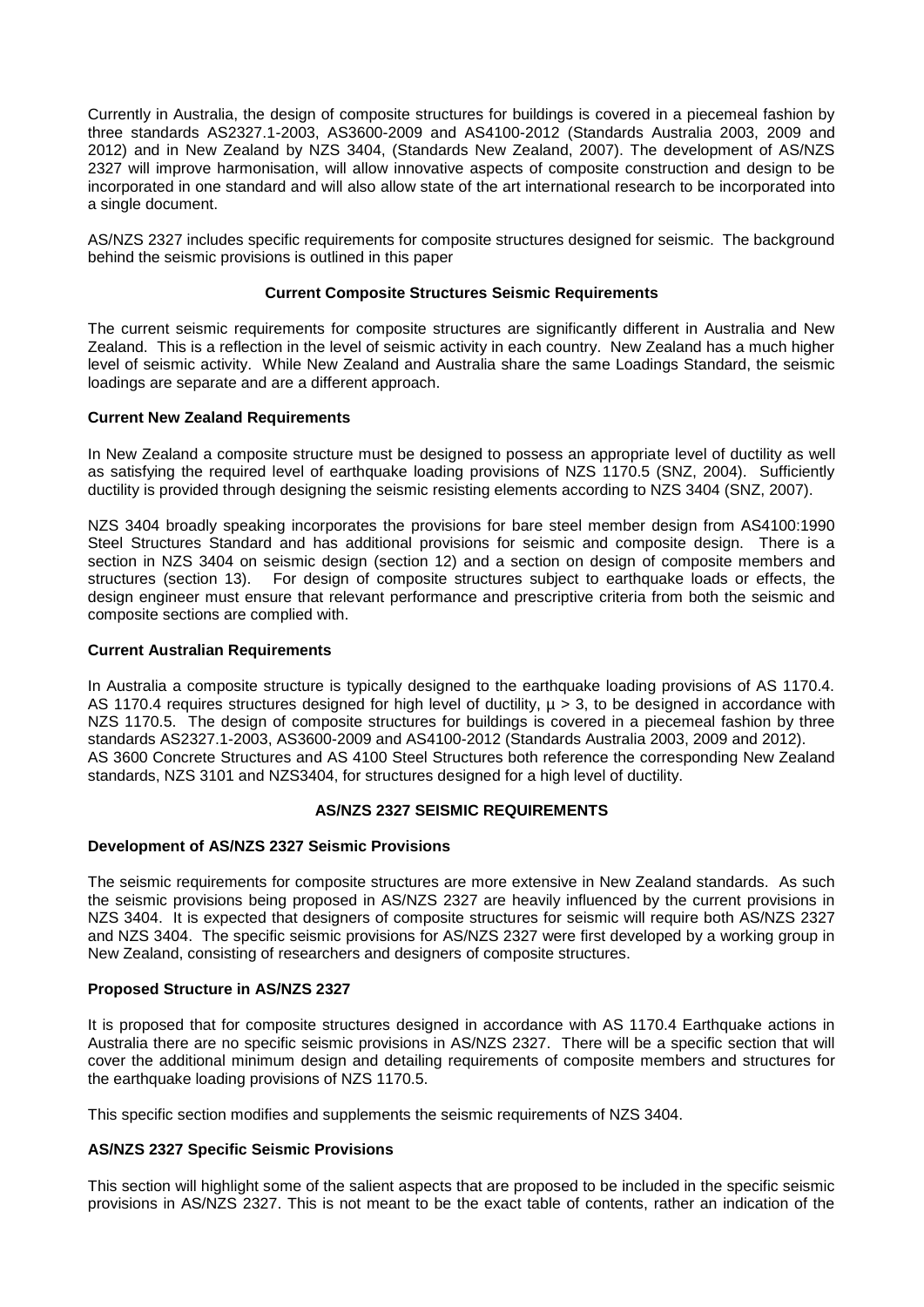main specific seismic sections that will be covered in the standard.

# *X.1 Scope and General*

This section covers the scope that the specific seismic provisions are the additional minimum design and detailing requirements of composite members and structures for the earthquake loading provisions of NZS 1170.5. This scope mentions that the specific seismic provisions modifies and supplements the seismic requirements of NZS 3404.

# *X.2 General Design and Analysis Philosophy*

This section covers the general seismic design and analysis philosophy for composite structures. It is proposed that this section is similar to what is currently in NZS 3404 section 12.2. This will include structural performance factors, classification of composite structural systems and classification of composite seismic members. The philosophy of capacity design is described. In capacity design of a seismic-resisting system, the principal energy dissipating elements of mechanisms (the primary seismic-resisting elements) shall be chosen and suitably designed and proportioned to the requirements of this Standard, while all other elements of the seismic-resisting system (the secondary seismic-resisting elements) are provided with sufficient reserve strength to ensure that the chosen energy dissipating mechanisms within the seismicresisting system are maintained throughout the deformations that may occur.

It was considered important by the committee to include most of NZS 3404 section 12.2 into AS/NZS 2327 for the designer using AS/NZS 2327 to understand the general seismic design and analysis philosophy without referring to NZS 3404. This is particularly important for designers in Australia who may not be familiar with the requirements in NZS 3404.

## *X.3 Methods of Analysis and Design*

This section covers the methods of analysis and design. The approach is in keeping with NZS 3404. The effect of concrete encasement and interaction with the floor slabs on frame stiffness and earthquake response are to be considered by the designer.

The clauses pertaining to composite members from Appendix N of NZS 3404 are proposed to be included. Appendix N of NZS 3404 provides composite section properties to be used in ultimate and serviceability limit state calculations for deflection. For beams composite over the midspan region with shear connectors terminated at a distance of 1.5d away from the face of support there is a simple approach where the bare steel beam stiffness (I value) is increased by 20% for ULS and 30% for SLS based on (Morrison, 1974). It is proposed that this be replaced by a simple equation to determine an equivalent constant second moment of area  $I_{eq}$  for the entire span as follows:

$$
I_{eq} = 0.6I_1 + 0.4I_2 \tag{1}
$$

where

- $I_1 =$  second moment of area in positive (sagging) bending (uncracked section) using an effective width on each side of the web as given in Table 1
- $I_2$  = second moment of area in negative (hogging) bending (cracked section) using an effective width on each side of the web as given in Table 1

The research used as the basis for this approach is described in (Plumier and Doneau, 2001). The report presents research activities on the seismic behaviour of composite steel concrete moment frames coordinated in Europe within the ICONS project. That research was used to develop design rules in Eurocode 8: *Design of structures for earthquake resistance*.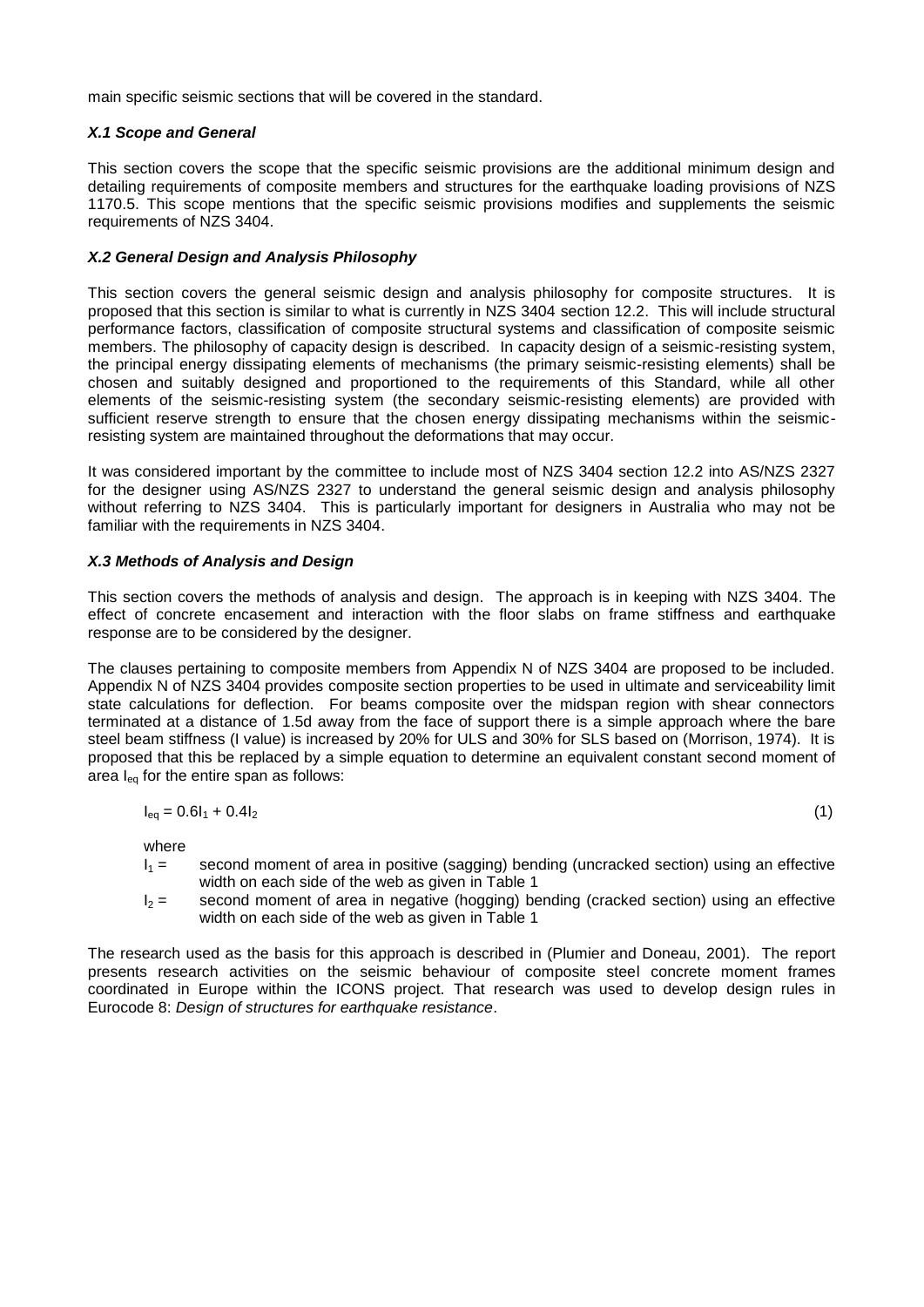Table 1: Effective width b<sub>eff</sub> of slab on each side of web for elastic analysis of the structure

| Location             | <b>Transverse element</b>            | $be$ for I (Elastic)     |
|----------------------|--------------------------------------|--------------------------|
| At interior column   | Present or not present               | For negative M: 0.05 L   |
| At exterior column I | Present                              | For positive M: 0.0375 L |
| At exterior column   | Not present, or re-bars not anchored | For negative M: 0        |
|                      |                                      | For positive M: 0.025 L  |

The location of interior and exterior columns, transverse elements as described in table 1 are identified in figure 1



Figure 1: Definition of elements in moment frame structures (Plumier and Doneau, 2001)

For composite columns the flexural stiffness is cross referenced back to the general composite column flexural stiffness equation in AS/NZS 2327.

# *X.4 Material Requirements*

This section will cover the material requirements for structural steel, concrete and reinforcing for composite structures. Material requirements have been taken from NZS 3404 and NZS 3101. The structural steel components of composite steel members subject to ductility demands that may form plastic hinges are to meet the material requirements for seismic category 1 or 2 members in NZS 3404. The specified concrete strength is limited to 70 MPa for ductile elements and elements of limited ductility. Reinforcing bars are to conform to AS/NZS 4671 and be ductility Class E.

# *X.5 Design and Detailing of Composite Members*

This section will cover the design and detailing requirements of composite slab diaphragms, composite beams with shear connectors, composite encased steel beams, composite concrete encased composite steel columns and composite concrete filled structural hollow steel sections.

Composite slabs are to be designed, where required, to transfer horizontal seismic induced diaphragm shear actions into supporting beams. The determination of diaphragm forces was considered by the committee to be best covered by the Loadings Standard, NZS 1170.5. The shear strength of composite diaphragm is taken as the nominal shear strength of the reinforced concrete above the top of the steel deck ribs.

NZS 3404 section 13 detailing requirements for composite beams have been included. The major change from NZS 3404 is that provisions only cover composite beams designed for inelastic action when composite action is curtailed adjacent to the support. In the region where composite action is curtailed the design is based on the steel beam alone. This approach reflects the practice in New Zealand.

The current approach in NZS 3404 section 13 for composite concrete encased columns designed for earthquake actions will be included. This approach requires composite encased columns to be designed in accordance with NZS 3101 provided some minimum reinforcement requirements are also met.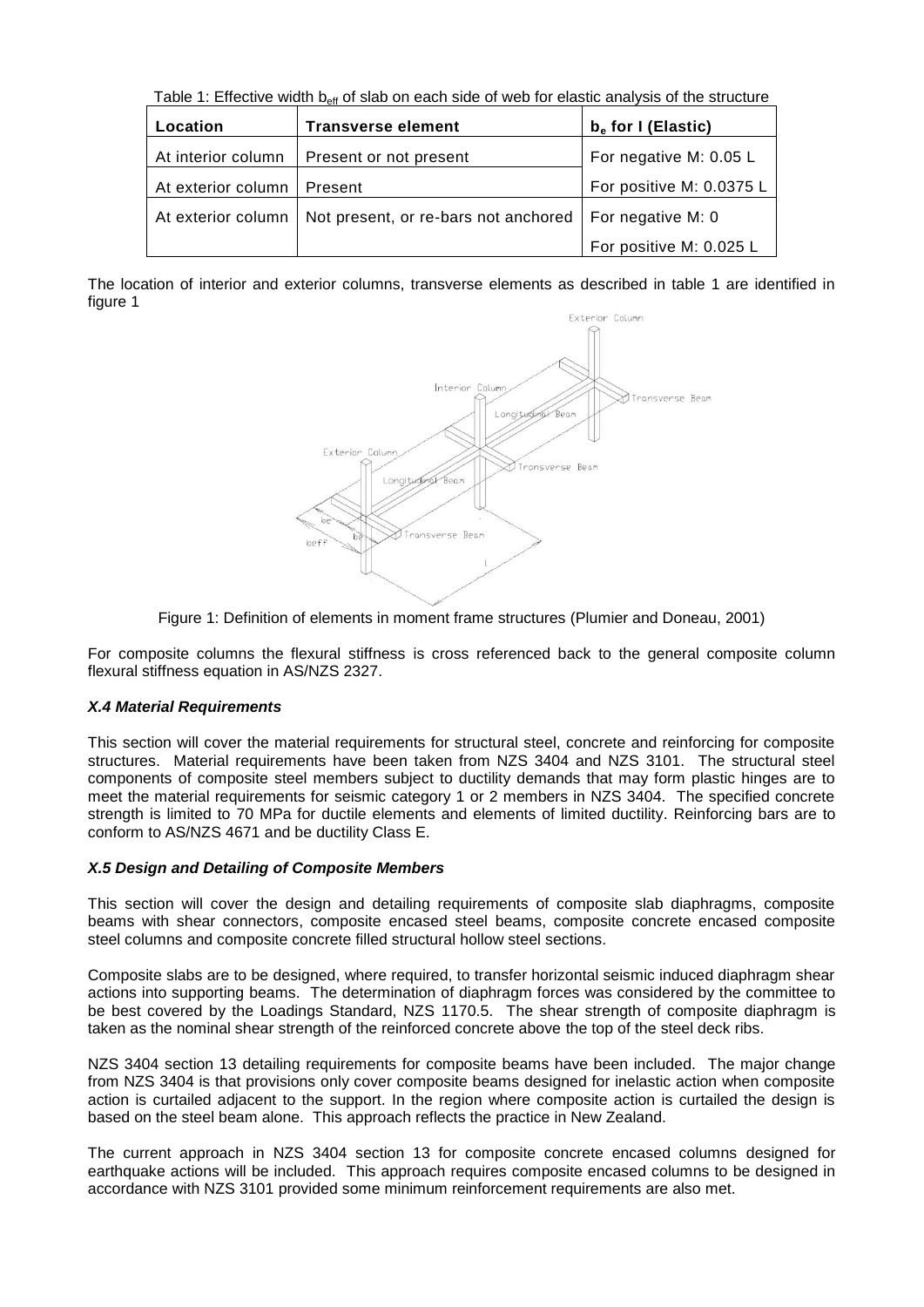The section geometry requirements for composite concrete filled structural hollow steel sections for the various seismic members are included. Currently in NZS 3404 the limiting width to thickness ratios are the same for all seismic member categories. These limits are not as tight as other international standards. To be consistent with the general composite column section in AS/NZS 2327 and reflecting international standards it is proposed the section geometry limits be modified from what is currently in NZS 3404 section 13 to that shown in table.

| <b>Description of</b><br>element                          | Width to<br>thickness<br>ratio | Ductile.<br>category 1<br>members<br>$\lambda_{\rm e1}$ | Limited, ductile<br>category 2<br>members<br>$\lambda_{e2}$ | <b>Nominally</b><br>ductile<br>category 3<br>members<br>$\lambda_{e3}$ | <b>Elastic</b><br>category 4<br>members<br>$\lambda_{\rm e4}$ |  |
|-----------------------------------------------------------|--------------------------------|---------------------------------------------------------|-------------------------------------------------------------|------------------------------------------------------------------------|---------------------------------------------------------------|--|
| Walls of<br>composite<br>filled<br>rectangular<br>members | $\frac{b}{t}$                  | $\it E$                                                 | $\bm E$<br>2.26                                             | E<br>2.26 $\sqrt{f}$                                                   | E<br>3.00                                                     |  |
| Walls of<br>composite<br>filled circular<br>members       | $\overline{D/t}$               | 0.076E<br>$f_{\rm v}$                                   | 0.09E<br>$f_{\rm y}$                                        | 0.15E                                                                  | 0.15E<br>$f_{\rm y}$                                          |  |

|                             |  |  |  | Table 2: Proposed limiting width-to-thickness ratios for elements in composite members subject to |  |  |  |  |
|-----------------------------|--|--|--|---------------------------------------------------------------------------------------------------|--|--|--|--|
| earthquake loads or effects |  |  |  |                                                                                                   |  |  |  |  |

It is proposed the nominal shear strength of the composite concrete filled structural hollow steel sections column is taken as the nominal shear strength of the structural steel section alone, based on its effective shear area.

# *X.6 Connections*

This short section will cover the design and detailing requirements of connections in composite structures. It is proposed that this include general connection design philosophy, design actions for connectors and connection components, principles of moment resisting beam to column connections, column splices and column bases. Reference to NZS 3404 will be made where applicable.

## *X.7 Composite Moment Resisting Framed Seismic Systems*

This section will cover the design of composite moment resisting framed seismic systems. Composite moment resisting frames are moment frames that consist of composite columns and either structural steel or composite beams. It proposed that this section will include some of requirements in NZS 3404 section 12, in particular clauses relating to composite, but will also reference back to NZS 3404.

The section will include provisions to determine the overstrength capacity design actions on the column for the presence of the slab on the steel beam.

It is proposed that this section also include a reference to the design of semi-rigid moment resisting seismic systems. This is intended to cover the sliding hinge moment connection used in a number of projects in New Zealand.

## *X.8 Composite Eccentrically Braced Framed Seismic Resisting Systems*

This section will cover the design of composite eccentrically braced resisting framed seismic systems. Columns shall be encased composite or filled composite. Beams shall be structural steel or composite beams. Links shall be structural steel. Braces shall be structural steel or filled composite members.

This section will refer extensively back to NZS 3404.